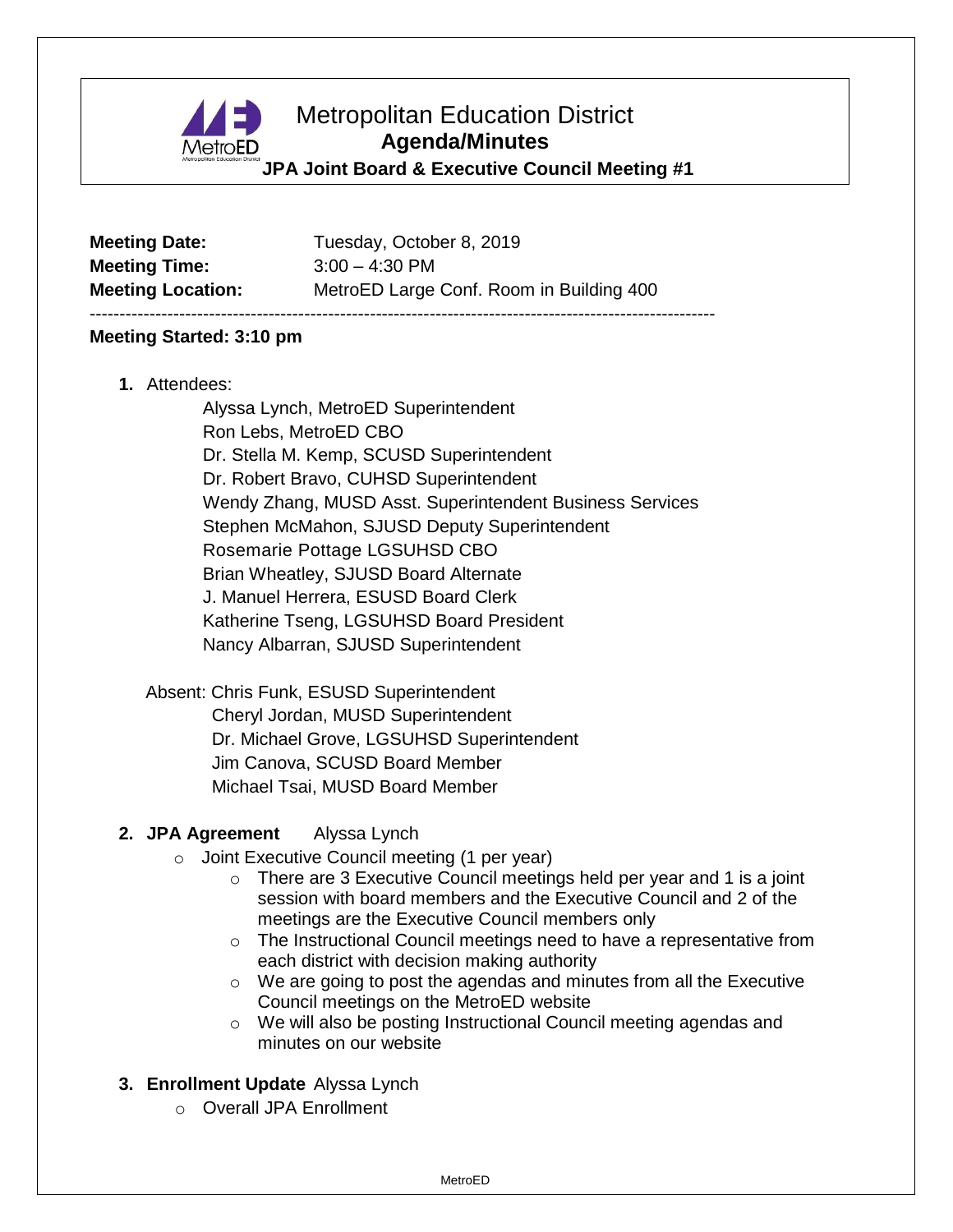- o Alyssa reviewed the enrollment numbers for 2019-20. Last year's numbers were 1404.This year's numbers are 1372. It is a difference of 91 students. We feel that we have a higher attrition rate this year than last year. We ask the counselors to over enroll due to the high attrition rate. We over enroll by placing 40 students per class. We back fill with Adult students if space is available.
- o Individual District Reports. This is a report card. The first page has 3 years of enrollment data and the next two pages has year-end data from the last school year. You can use this information in your LCAP. We are fortunate that all districts included SVCTE in the LCAP, so thank you.

## **4. Curriculum & Instruction** Alyssa Lynch

- $\circ$  We will be implementing Canvas for online learning. The instructional time for this will be throughout the  $3<sup>rd</sup>$  hour of our morning program.
- $\circ$  Canvas: Blended Learning (10 units). We will be having the same conversation regarding Canvas in the Instructional Curriculum meeting on Oct 10<sup>th</sup>.
- $\circ$  Seat allocation: Seat allocation is ADA with a percentage for your district. The seats allowed per district are based on this percentage. There is a draft for the seats that are available. If there is space available, they will do a second draft. If after the second draft a district doesn't fill their seats, then it opens to other districts. Once a month we have counselor meetings and learning walks. Dr. Kemp asked how do the schools know if their districts don't show up. Alyssa stated that she follows up with the Superintendent if a district consistently doesn't attend. Alyssa will ask for the agenda and minutes. They will be uploaded to the website after the meetings are held. The academic guideline chart helps to guide the counselors to see if the program will be a good fit for their students. We have had a lot of students that were not necessarily a good fit. Nancy Albarran asked for a copy of the chart. Katherine Tseng asked that it be emailed to everyone

### **5. CTEIG Application** Alyssa Lynch

 $\circ$  JPA LCAP Inclusion of Silicon Valley CTE: The instructions were released about a week ago and the application was released today. Campbell and Los Gatos did not participate with us for the CTEIG last year. Katherine said Los Gatos-Saratoga will join us this year. MetroED claims the number of students that attend. San Jose gave us all of their ADA, thank you San Jose. Stephen reminded Campbell that they were giving MetroED their CTEIG for the students that attend here. Wendy Zhang asked about the ADA numbers. Ron said he would work with Milpitas. Alyssa said Cheryl would give us 58 students which is their base number. Ron said that MetroED applied last year and we claim only the number the students that actually attend SVCTE. The CTEIG application is due November 15th. Alyssa said that last year we sent the application in, then we sent in the MOU signed. The CDE wants an MOU every year, but are hoping to have it become a 3-year grant going forward. We have not finalized the MOU for the CTEIG yet. They do check the numbers submitted.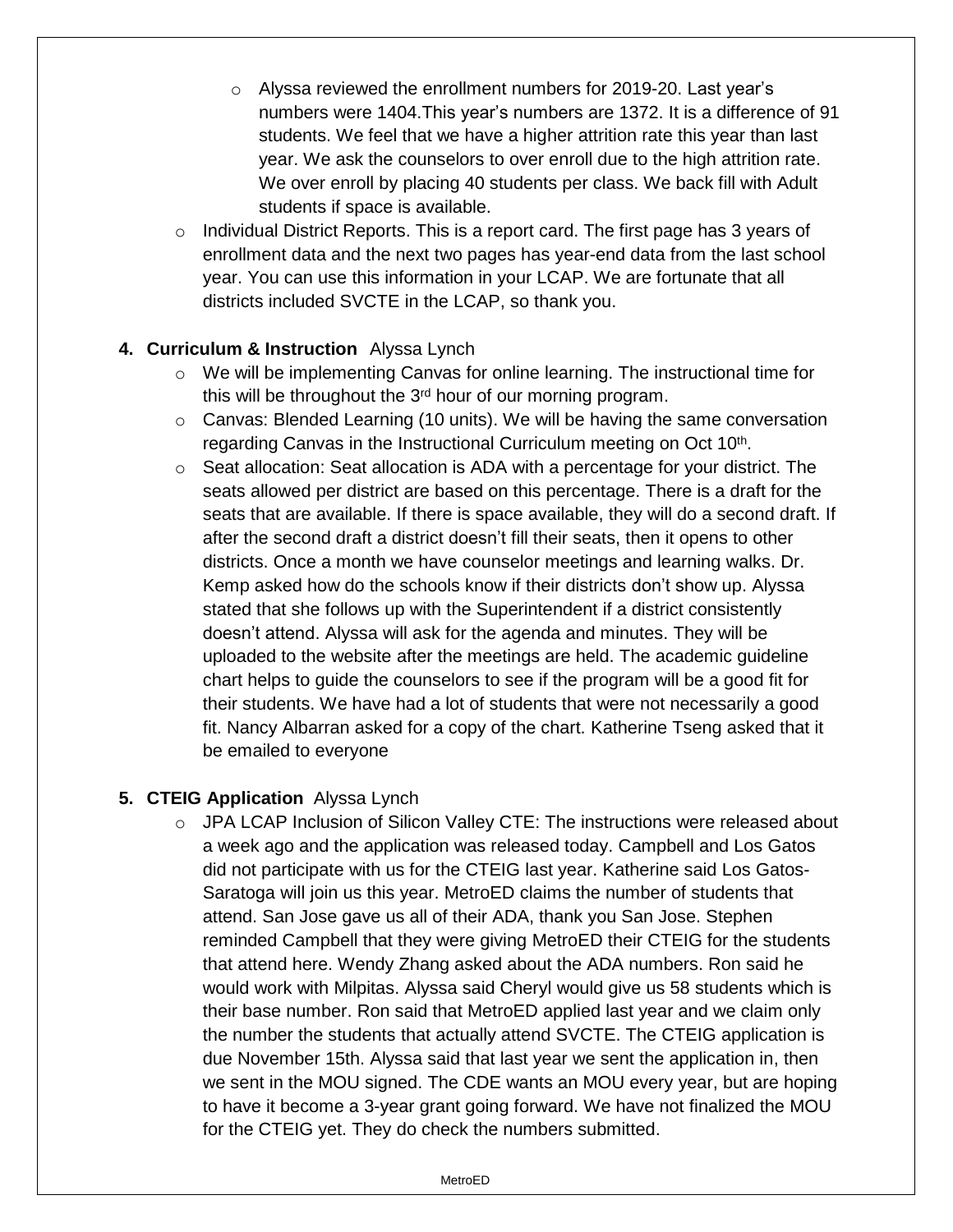o MOU Signatures Needed: Ron will follow up with the districts

# **6. MetroED Staffing Update** Alyssa Lynch

- a. Went over the staffing chart: There is a gap between 2013-2019. There were 30-35 positions reduced during that time. We had 150 employees in 2013 and now we have 110 employees at MetroED. The chart also shows prior employment history.
- b. In 2013 we had about 1100 students and now we are at 1431 covered by the 110 employees
- c. The top of the chart shows positions that we did not fill from the 2018-19 year and the bottom is proposed positions. Stephen asked if there is an obscure rule about not having a certificated principal.

# **7. MetroED COLA & Salary History** Ron Lebs

- a. History provided for COLA: In 12 years MetroED employees received only a 6% COLA. While districts received 21.17% COLA. We are also not competitive for salaries. We are in negotiations for all 3 groups unions
- b. Funding is better. We are going to be able to offer something but we need to wait for the  $1<sup>st</sup>$  interim budget report. We are grateful for the CTEIG money but we also need to help the organization and that is why Alyssa was asking for the extra 5% last year. This chart helps to explain it.

# 8. Master Business Agreement Ron Lebs

- a. Exhibit B
	- i. This is the agreement with the 2 exhibits.
	- ii. Nancy said that we need to take the exhibit back to the board. They were understood and they were approved, but we should take them to the board. Stephen said that marketing is good but we shouldn't spend as much on the marketing. Word of mouth is the best marketing and people are hearing about it from friends and family. We had a contract with Downtown College Prep. Last year we had 25 students but this year we don't have any.

# **9. Property Update** Ron L./Nancy A.

- a) Capitol Expressway is comprised of 5 commercial properties.
	- 705 (owned by Santa Clara County) includes the strip mall with 8 tenants; 6 stores are occupied, 2 are vacant, 715 - McDonald's, 725 – Public Storage, 735 Capitol Premier Car Wash & Gas Stations, and 745 - Honda dealership (partial). The properties generate approximately \$300K in revenue annually. \$100K is set aside for deferred maintenance and \$70K goes to the County of Santa Clara. We are currently in negotiations for lease extensions with Honda and McDonald's. SJUSD would like clawback language inserted in all new leases in case they want to take back the property at some point.

Nancy Albaran wanted to clarify the language specific to leases. Negotiations/approving leases requires unanimous approval of the member districts.